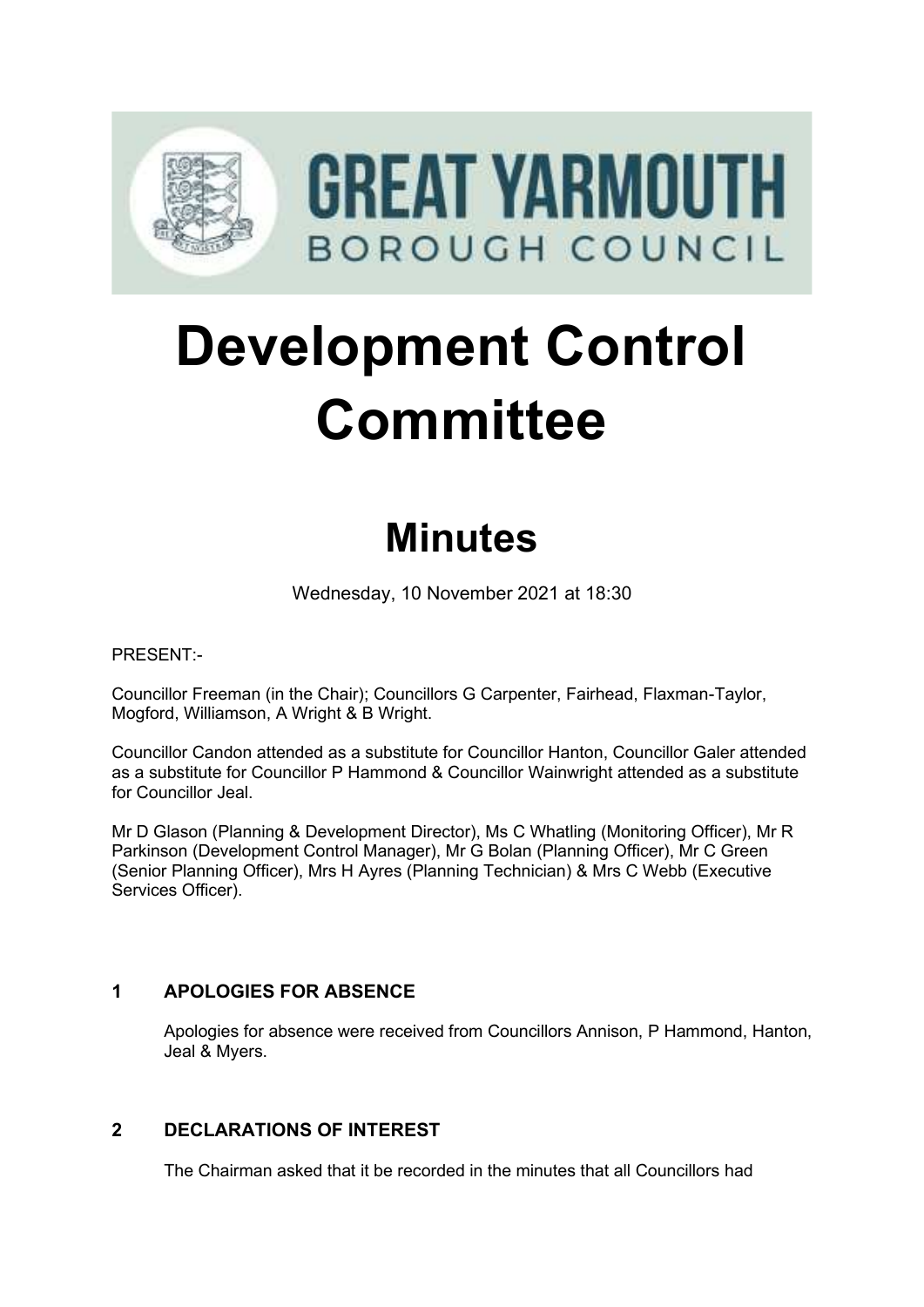received an email from the applicant giving further information regarding application number 06/21/0356/F on 9 November 2021.

Councillor G Carpenter reported a personal interest in item number 4 as the applicant and his family were known to him personally.

However, in accordance with the Council's Constitution , all Councillors would be allowed to both speak and vote on the item.

#### **3 MINUTES** 3

The minutes of the meeting held on 13 October 2021 were confirmed.

# **4 APPLICATION 06-21-0356-F - EX-EDWARD WORLLEDGE SCHOOL SITE, LAND WEST OF 63-78 LICHFIELD ROAD**

This application was deferred.

#### **5 APPLICATION 06-21-0237-F - 4 BURTONS BUILDINGS, ST PETERS ROAD**

The Committee received and considered the report from the Planning Officer.

The Planning Officer reported that a site visit had been undertaken to 3 Burtons Buildings, St Peters Road, Great Yarmouth on Monday, 8 November 2021.

The Planning Officer reported that the site occupies a plot located between properties on St Peters Road and Lancaster Road and has a pedestrian access from St Peters Road.

St Peters Road is made up of mainly commercial use on the ground floor with residential above with Lancaster Road being predominantly made up of residential terrace properties.

The Planning Officer reported that the application relates to the existing 3-storey building being demolished and the construction of a new 4-storey building to form 4 residential self-contained flats, the proposal will be utilising the existing pedestrian access with the outside

area to the north proposed to be used as a bin and cycle store for the development.

The Planning Officer reported that the current use of the existing building is full residential, the current state of the building is in slight disrepair with the conversion to form flats not considered achievable by utilising the existing building. The proposed site is located on St Peters Road, under the new emerging policy UCS7 of the Local Plan Part 2, St Peters Road is identified as a local centre and all though we cannot apply full weight to the policy due to the plan not being fully adopted we can consider this relevant, the site is considered within close proximity to the proposed local centre and with links to the seafront on Marine Parade, Great Yarmouth, which is located to the east of the site, and with easily accessible links into the Town Centre to the north.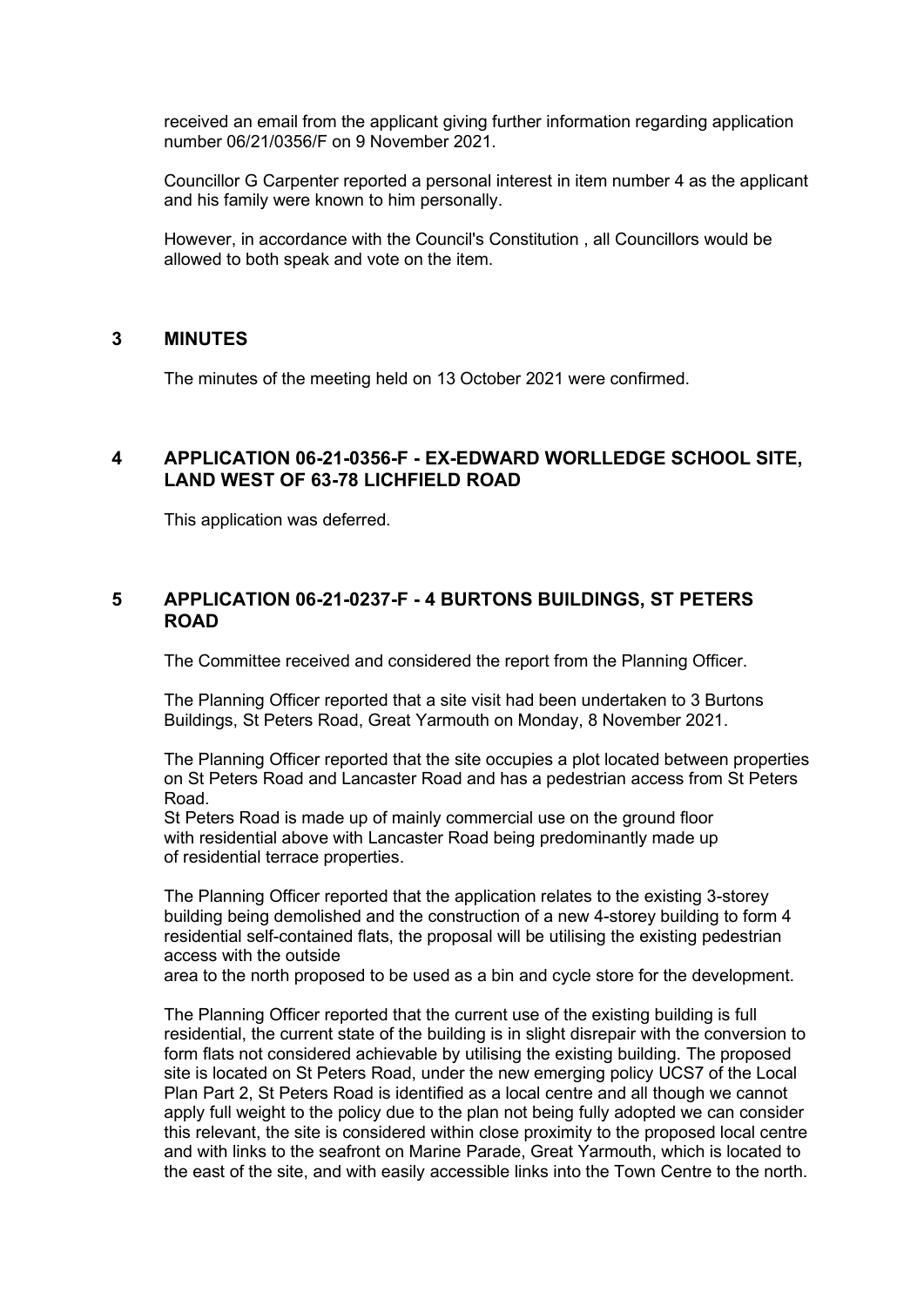The Planning Officer reported that since the submission of the application the original proposal has been revised from 6 flats to 4 with each flat occupying its own floor, it has also gone from a 2 bedroom flat development to 1 bed flats over all floors.

The Planning Officer reported that the proposal is to have a similar shape to the existing dwelling. The building will sit in a similar footprint to the existing dwelling but the proposal is to have a smaller footprint at ground floor level to allow good access to the site so the depth will increase by 1m from the first floor upwards. Throughout the planning process the roof has been changed from a flat roof to a mansard style roof, this is considered to allow the development to fit in with the character of the area with the majority being pitched roofs, by doing this it has allowed the head space for the 4th flat.

The Planning Officer reported that the proposal sees the west elevation having balconies though the centre of the building from the first-floor level to the top of the development with windows consistently located either side of the balconies. The only windows proposed on the

development are mainly located on the west elevation with single windows located on the north elevation - with these being bathroom windows any permission granted will be conditioned to ensure these will be obscurely glazed. The east and south elevations do not contain any windows as these are upon boundaries of the site.

The Planning Officer reported that the proposed materials suggested for the development are as follows:

- Red clay roof tiles to match adjacent dwellings
- White K Render finish to the external walls from first to third floor
- Red brick on the ground floor element matching the existing buildings
- Fenestration around the windows to be PVCU in Anthracite grey.

The Planning Officer reported the details of the floor plans, site photographs, public comments and the principle of development to the Committee.

The Planning Officer reported that within this particular area of Great Yarmouth there are large amounts of tall buildings and with the height not increasing substantially from the existing the proposal is considered in character with the area, whilst all efforts have been made to keep the proposal in keeping with the existing area. The use of white render will copy that of the existing building and help reduce a sense of scale by avoiding heavier materials.

The Planning Officer reported that Core Policy CS9 seeks to respond to, and draw inspiration from the surrounding area's distinctive natural, built and historic characteristics, such as scale, form, massing and materials, to ensure that the full potential of the development site is realised; making efficient use of land and reinforcing the local identity.

The proposal is considered to tie in with the surrounding area with the variety of buildings within the vicinity of the site, it makes use of materials to match the existing character of the area whilst also introducing new and modern techniques to the area, the proposal makes use of a mansard style roof which has allowed the roof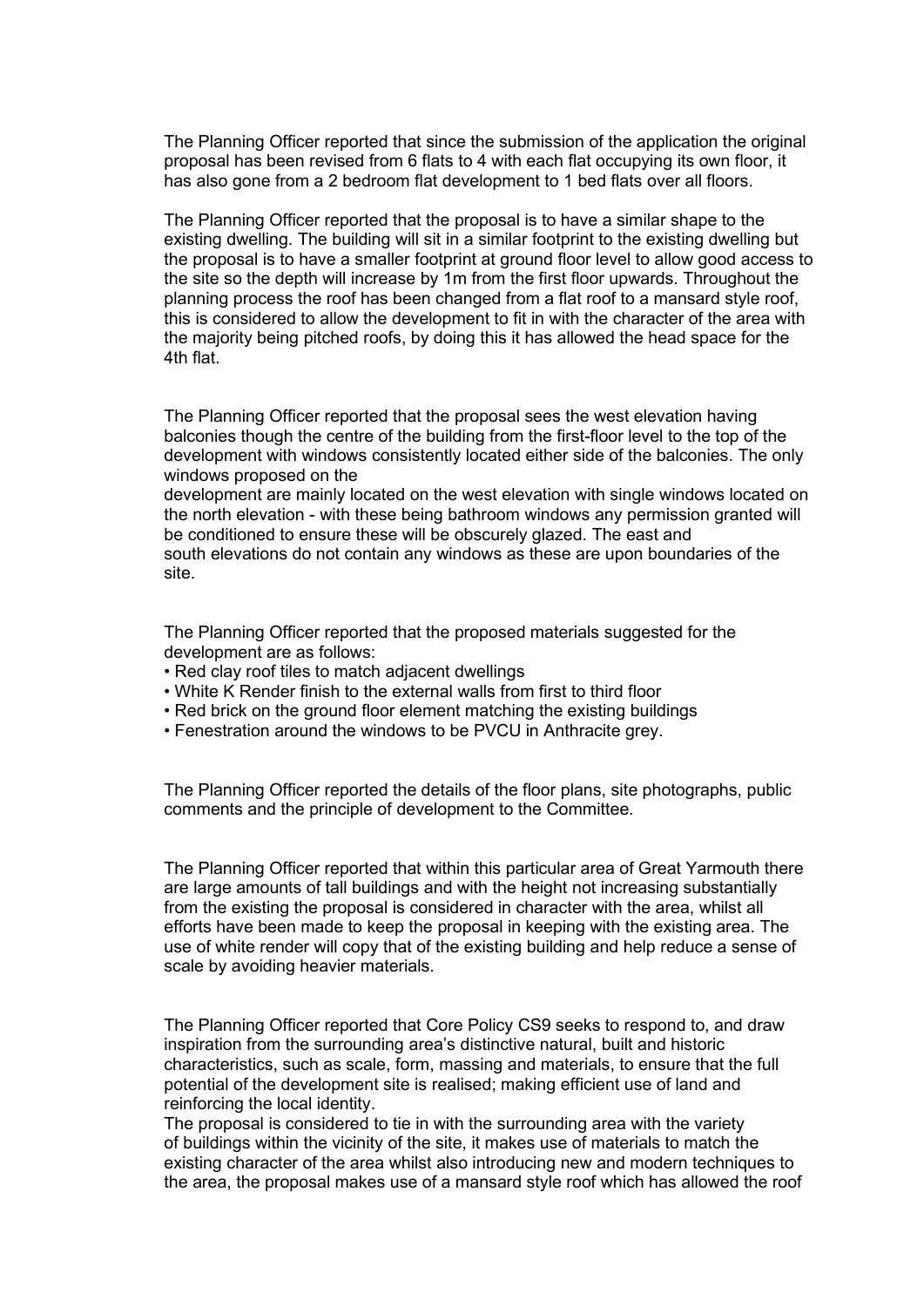height to remain lower in terms of the scale of the area but also allowing the proposal to utilise the roof space and provide good levels of amenity spaces for potential future occupiers.

The Planning Officer reported that the proposed site is visible from the street scene although it is set behind buildings located directly on the street but is consistent with the street scene.

The Planning Officer reported that at the time of writing, there have been 10 objections received from residents close to the application site and in surrounding areas, with further comments being received in relation to the revised plans; the issues raised are summarised as below:

- Over-development
- Anti-social behaviour
- Overlooking
- Loss of light
- Increase pressure on parking.

The Planning Officer reported that the proposal for 4 self-contained flats was consistent with the surrounding area. Lancaster Road is predominately made up of terraced properties, however, St. Peters Road is made up of commercial on the ground floor with flats above. This type of accommodation is well suited to this location and will be consistent with the aims set out in policies CS2 & CS3 in respect of providing well accessed and sustainable developments with good types of housing mixes.

The Planning Officer reported that the proposal is to be built larger than the existing building, the existing building has a height of 9.67m with the proposal increasing the total height to 10.8 m, the proposal also includes a lift shaft duct which protrudes 1m above the proposed roof height bringing the total height of the building, including the lift shaft to 11.5m. The enlargement is due to the extension of the existing building footprint to the north, as the existing width of the building is 7.41m with the proposal looking to achieve a width of 10m, which will cause the building to be located closer to properties 74,75 & 76A Lancaster Road. Given the proximity of the building to its neighbours, it will be important to establish precise site levels and both the existing and proposed floor levels, which can be achieved by condition.

The Planning Officer reported that the proposal, in shape, will be similar to that of the existing building, however, the ground floor will have a different depth with the first floor and above, protruding out by a metre which will allow better access to the site for future residents.

The Planning Officer reported that the proposal was originally submitted with a flat roof, however, this was considered not to be consistent with the style of the surrounding area as most had a pitched roof and therefore, it was considered that a mansard roof would be beneficial which gives the visualisation of a pitched roof fitting in with the street scene whilst allowing for utilisation of the roof space.

The Planning Officer reported that the proposal has the west elevation having balconies through the centre of the building from the first floor level to the top with windows located either side of the balconies with single windows located on the north elevation. These are bathroom windows and any permission granted will be conditioned to ensure these are obscurely glazed. The east and south elevations do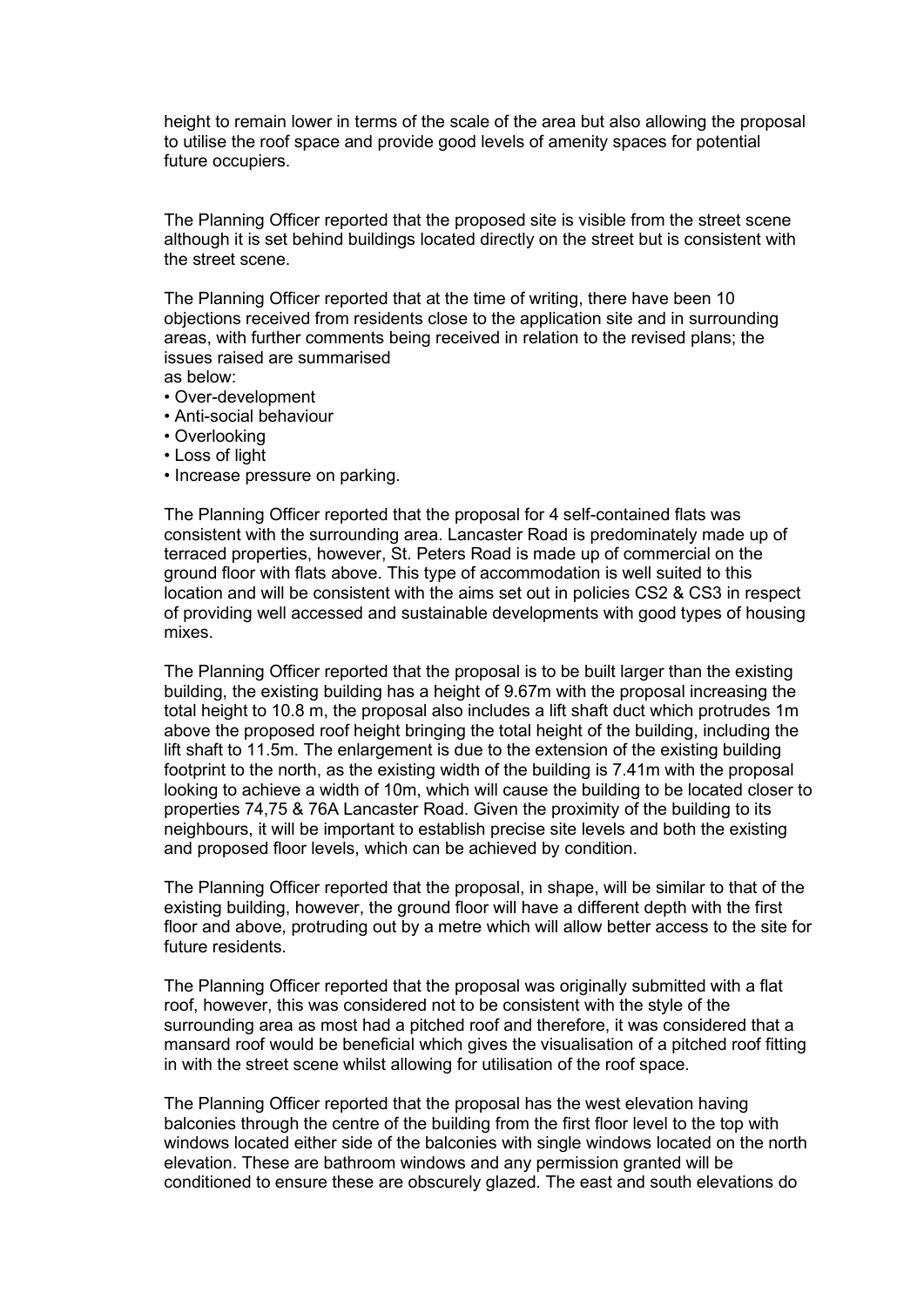not have windows as these are boundaries of the site.

The Planning officer reported that the proposal includes an area to the north to house cycle and bin stores, this being a discreet area and away from the street and allows for safe storage of cycled for future occupiers which can be easily accessed from the site with pedestrian access from St Peters Road.

The Planning Officer reported that concerns had been raised to the LPA that the proposal will result in over-development but the proposal is not increasing in size dramatically, with the proposal extending further north and west than the existing dwelling, the site lends itself to a substantial residential dwelling.

The Planning officer reported that the current outside amenity areas are proposed to be built on and then the area to the north utilised as the cycle and bin store, and the inclusion of balconies to allow the first, second and third floors a level of outdoor amenity space. In regard to the first floor, it is proposed to have improvements to the western boundary of the curtilage by the use of conditions enabling the LPA to comment of the proposed improvements.

The Planning Officer reported that objections had been received from local residents on the enjoyment and amenities of their dwellings and these have been considered. However, this area of GY is heavily populated with terraced houses and flatted developments and the site lends itself to a large residential property with the application allowing the demolition of the existing building then the proposed building being erected.

The Planning Officer reported that the area is built up with back to back properties and there has always been an element of over-looking but this proposal has reduced the number of elevations with windows, only on the west and north elevations. This allows the property to have an outlook whilst reducing over-looking. As the existing property offers the same outlook, it is the opinion of officers that the proposal will not adversely affect the enjoyment and amenities of neighbours.

The Planning Officer reported that the site is accessed via a shared gate at St Peters Road to the south, the possibility of providing a security gate was suggested, however, due to right of access, the shops must have access to the rear of their buildings and it would not be in the applicant's control to achieve this. However, the proposal will result in more people living in the area with more journeys which will result in more natural surveillance in the area.

The Planning Officer reported that the proposed site is considered a sustainable location with good access to St Peters Road and good public transport links into the town centre and outer town centre facilities.

The Planning Officer reported that NCC Highways have raised no objection, there is no parking on site and there is a cycle store, no permanent parking can be achieved on St Peters Road and the surrounding streets are for permit holders. It is therefore considered the development would be less suitable for car owners.

The Planning Officer reported that the site is located within the orange 400m to 2.5k Indicative Habitat Impact zone and proposes the net increase of two dwellings. A Shadow HRA has been submitted and is deemed acceptable and the fee of £440 has been received prior to any permission being granted allowing the application to address the impacts on the designated wildlife areas.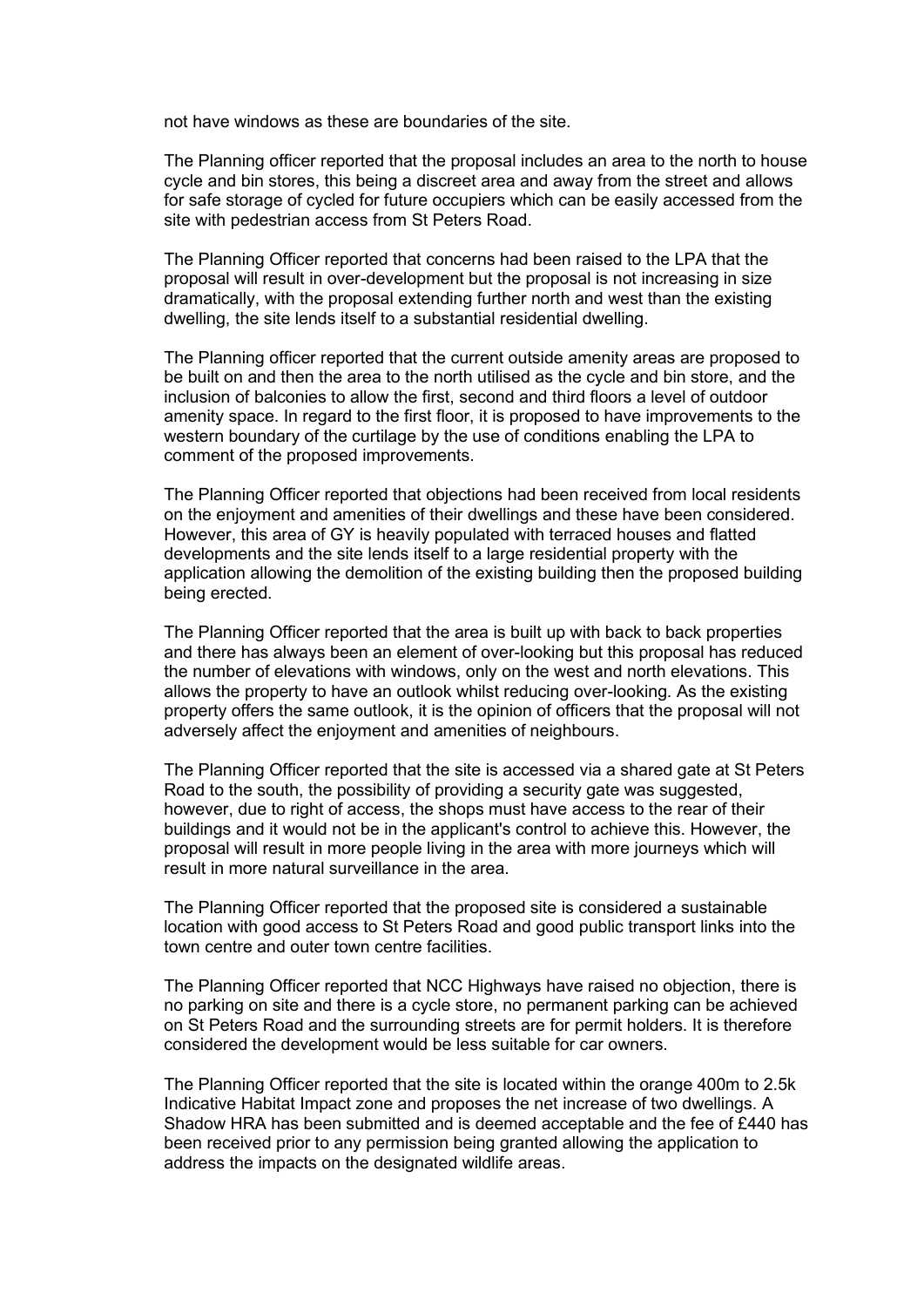The Planning Officer reported that no measures to ensure biodiversity enhancements have been proposed but measures such as bird boxes should be conditioned if permission is granted.

The Planning Officer reported that the application was recommended for approval subject to the use of conditions as set out within the agenda report and presentation, the proposal will comply with the aims of policies CS1,CS2, CS3, CS9 & CS11 of the GY Local Plan: Core Strategy, paragraphs 8,62,111 and 130 of the NPPF, and is consistent with the aims set out in the emerging policies of the final draft Local Plan Part 2.

Councillor A Wright asked the Planning Officer if he was aware that there used to be a car repair garage on the site. The Planning Officer reported that he was not aware of this and that there had always been a residential property on the proposed site.

The Chairman asked for clarification regarding the use of wording slight disrepair at paragraph 1.3 of the report and had a structural survey been carried out as part of the application process.

The Development Control Manager clarified paragraph 1.3 as follows; the current use of the existing building is full residential and is being proposed to us that the current state of the building is in slight disrepair.

The Monitoring Officer asked for clarification of the application site. The Planning Officer confirmed that the application site was 3 Burtons Buildings and that the previous application and the site notices had all had the address as 3 Burtons Buildings.

Mr Parrott, applicant's agent, addressed the concerns of the objectors to the Committee and asked them to approve the application.

Councillor G Carpenter was concerned how the building materials would be taken to and away form the application site without causing undue dust, noise and distress to neighbouring home owners and asked how the applicant planned to mitigate this. he also asked how long would the process take from start to finish.

Mr Parrott reported that it was a difficult site but that the existing building would be demolished brick by brick and materials would be brought to site by hand. The build would be completed as quickly as possible as additional labour would be utilised on site as it was a labour intensive project.

Councillor A Wright asked why the exiting building could not be converted into three flats which would negate the need for demolition. Mr Parrott explained that the existing floor space was not large enough and it would not be financially viable.

Councillor A Wright was concerned regarding the old Victorian drains in that part of town and whether this development would damage them and asked if a survey of the drains had been undertaken as part of the application process. he further asked how long the property had been in the ownership of the applicant. Mr Parrott thought it was approximately 18 months to 2 years and that the drains issue would be a matter for building control.

Councillor G Carpenter reported that the proposal would result in the overdevelopment of the site and result in the loss of amenity for neighbours and therefore he could not support the application.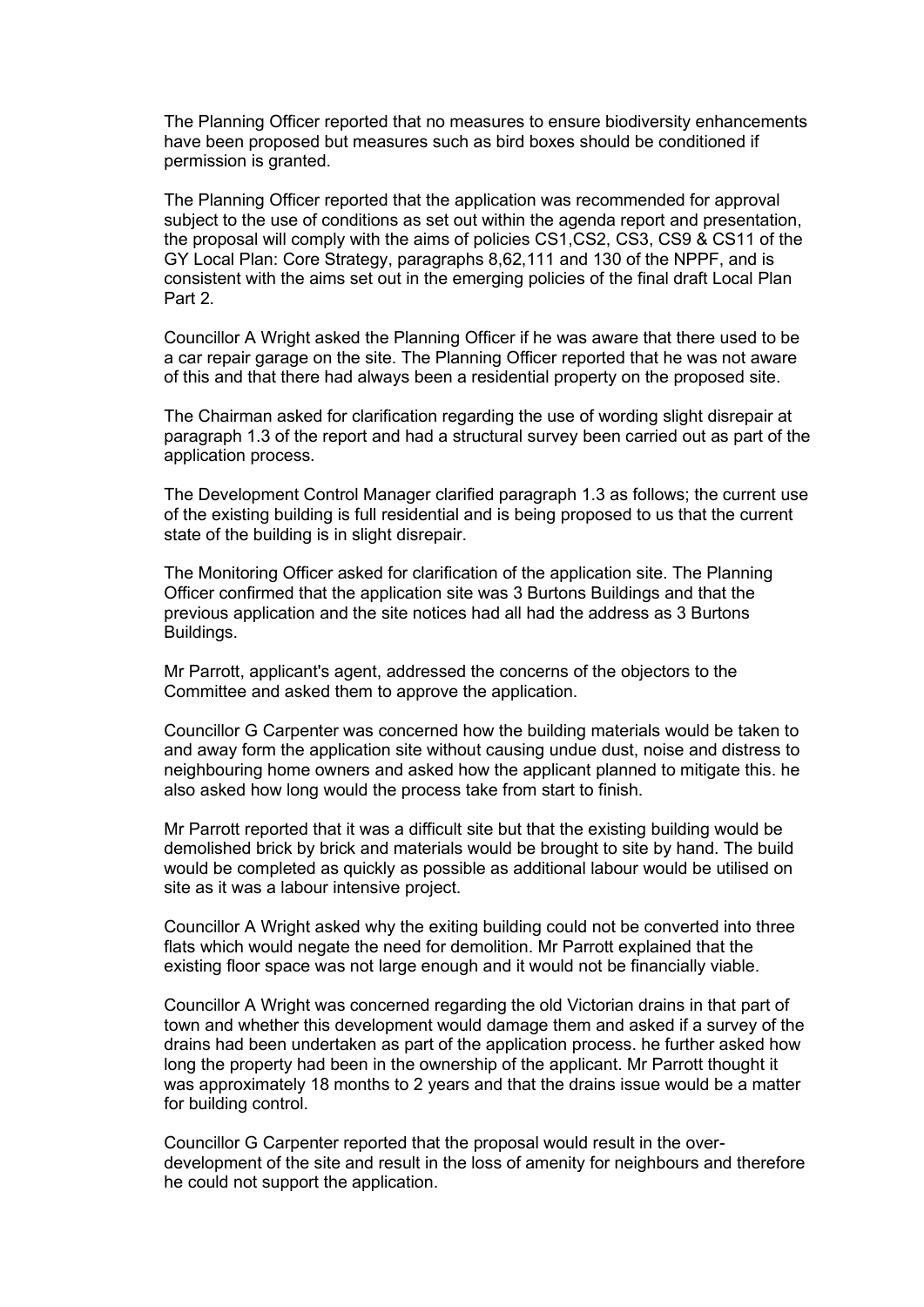Councillor A Wright also felt that the development would result in over-development, although he did not oppose the architectural design, unfortunately, it was proposed in the wrong area and would greatly affect the amenity of the neighbours due to noise and dust from the demolition phase.

Councillor Flaxman-Taylor & Williamson reported that they agreed with Councillors Carpenter & Wright and that they could not support the application either.

Councillor Mogford spoke in favour of the application.

The Chairman reported that after going on the site visit that he was concerned about the sheer bulk size of the northern elevation.

Councillor A Wright proposed that the application be refused on the grounds that it would result in over-development of the site due to scale,mass and footprint. This motion was seconded by Councillor Flaxman-Taylor.

The Development Control Manager suggested that the Committee cite policy CS9 of the Core Strategy; high quality of design, HOU17 and Local Plan Part 2; policy A2 as grounds for refusal.

Following a vote, it was RESOLVED:-

That application number 06/21/0237/F be refused as it would result in overdevelopment due to its scale,mass and footprint, as it was contrary to policy CS9 of the Core Strategy, HOU17 & Local Plan Part 2; policy A2.

#### **6 DELEGATED DECISIONS MADE BETWEEN 1 SEPTEMBER 2021 AND 31 OCTOBER 2021**

The Committee received and noted the delegated decisions made by the planning officers between 1 September 2021 and 31 October 2021.

# **7 PLANNING APPLICATIONS CLEARED BETWEEN 1 SEPTEMBER AND 31 OCTOBER 2021 FOLLOWING DETERMINATION BY THE DEVELOPMENT CONTROL COMMITTEE** 7

The Committee received and noted the planning applications approved by the Development Control Committee between 1 September 2021 and 31 October 2021.

# **8 APPEAL DECISIONS BETWEEN 1 SEPTEMBER AND 31 OCTOBER 2021**

The Committee received and noted the appeal decisions made between 1 September 2021 and 31 October 2021.